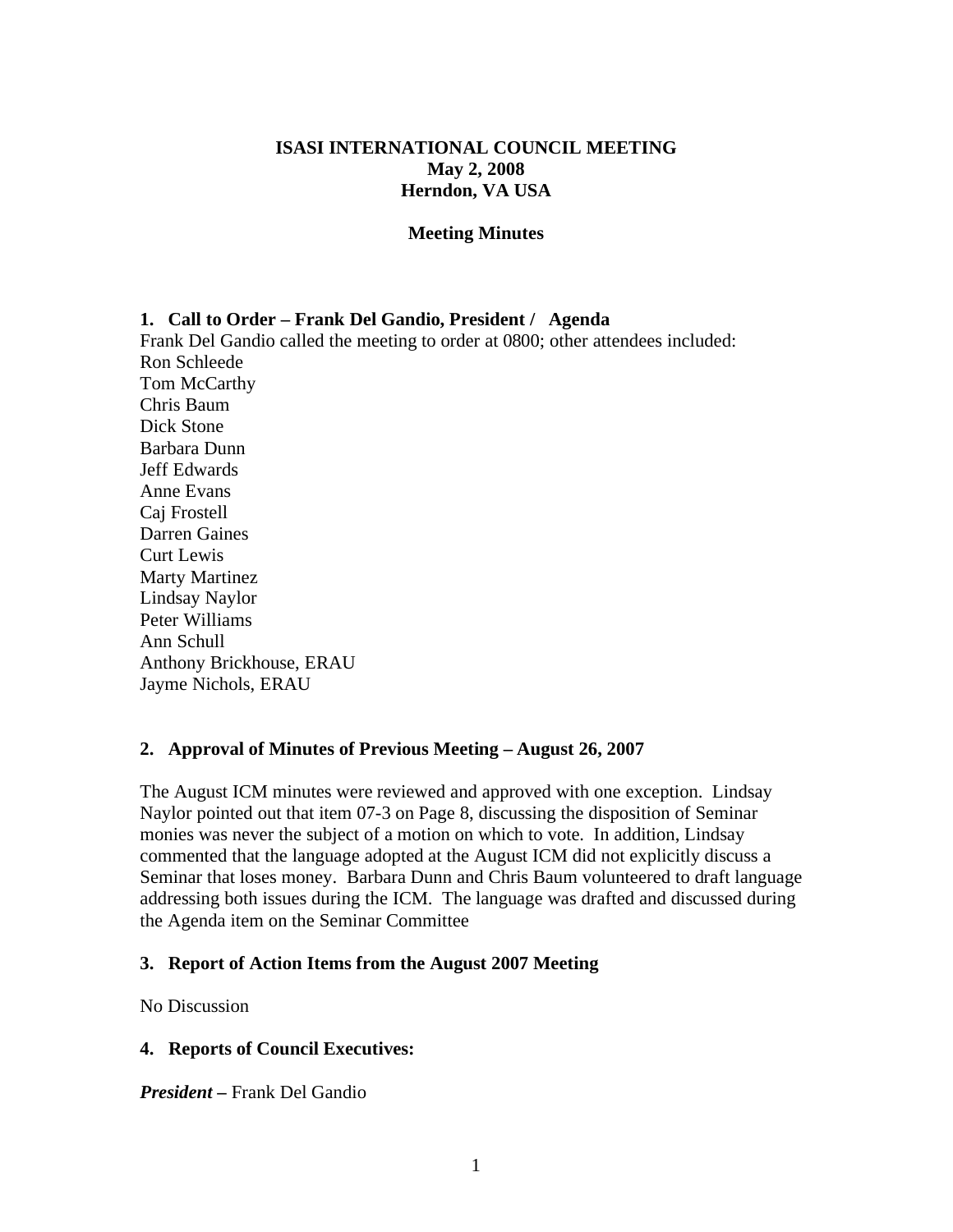Frank said that there is still a problem with Councilor and Society reports, dues and agenda items for ICM being received in a timely manner. He pointed out that the ISASIowned condominium mortgage is now paid off and the property continues to appreciate in value. Frank said he is in the midst of the process to have the US Government publish a postage stamp commemorating Jerry Lederer. Government rules require that five years elapse after an individual's death before such a stamp can be issues. Frank is obtaining permission from Mr. Lederer's family for the stamp. Caj Frostell said he got a message from Mr. Ladislav Mika who is trying to track down Mr. Lederer's father's university credentials. Frank mentioned that ISASI will be one of 13 observers to the ICAO AIG meeting in October. Ron Schleede and John Purvis will represent the Society. Frank thanked Barbara Dunn and Ron Schleede for the work on Seminars, particularly in obtaining corporate sponsorship. Frank met with Mont Smith of the Air Transport Association (ATA) soliciting more corporate memberships from airlines. This prompted discussion that if we get enough airline members, we should consider a tutorial or other event targeted at those airline members at an upcoming Seminar.

*Vice President –* Ron Schleede No Report

### *Treasurer –* Tom McCarthy

Tom McCarthy submitted a written report that included a 2007 budget review and 2008 budget highlights. Tom also said he felt like he needed to know the status of funds/finances of individual Societies in order to know the financial status of the International Society. This generated considerable discussion on the autonomy of individual societies. Frank commented that Tom's request was solely so that ISASI could execute its fiduciary responsibility to the membership. Tom said he had no intention of sharing confidential information or of attempting to influence the way an individual society does business within the established ISASI by-laws, etc. Tom also pointed out that, at the very least, ISASI needs to know who is responsible for individual society's funds so that in the event a society ceases operation or its officers leave office, assets are not frozen or tied up. Tom suggested that the Kapustin scholarship be increased from 1500USD to 2000USD in recognition of the rising costs of travel to Seminars. It was moved and seconded to make that increase – the motion passed unanimously. Anne Evans asked if dues renewal requests had been sent, saying several European members reported not getting them. Tom said they had been sent, but that there appears to have been a problem with international mail delivery. This generated discussion about the pros and cons of having individual Chapters collect dues and forward them to ISASI. No conclusions were reached on that topic. Tom and Ann both commented that there is a need to ensure we are consistent in reporting Seminar profits so that one Seminar per year is reported. When such a report is delayed into a subsequent fiscal year, it creates the appearance that Seminar funds fluctuate significantly year-over-year, which can trigger unnecessary tax scrutiny.

*Secretary –* Chris Baum No report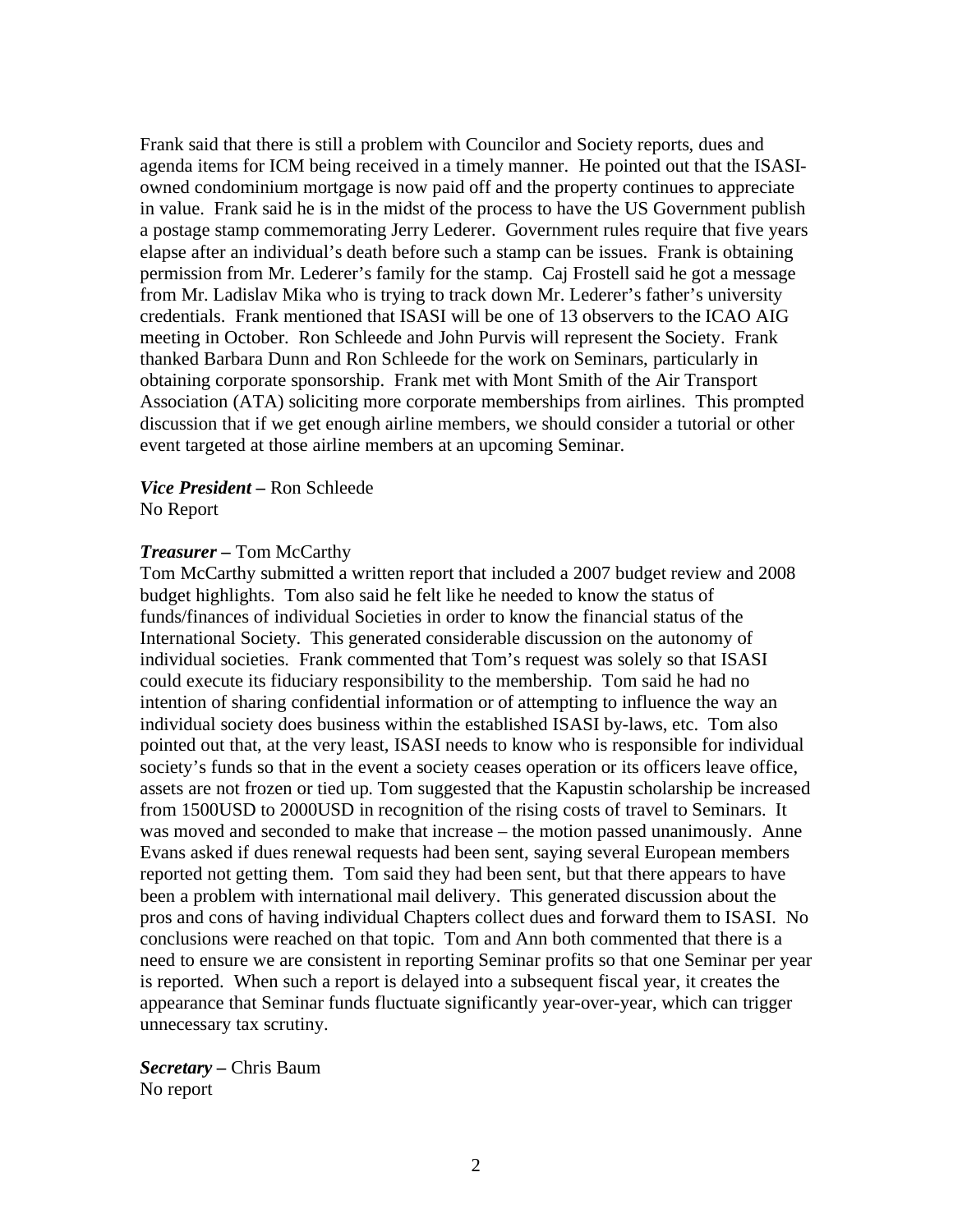# *Executive Administrator –* Dick Stone

Dick Stone reported that ISASI has had no applicants for the Kapustin scholarship. There have been inquiries, but no applicants to date. Anthony Brickhouse (ERAU) commented that the deadline is currently June, meaning it falls after most students have left campus for the year. He pointed out that if the deadline were moved earlier, during the school year, students might be more likely to have both the motivation and instructor supervision necessary to increase the likelihood of applying. Peter Williams asked for clarification on what is meant by "full time student" inasmuch as educational institutions worldwide treat the concept differently. Dick said that any interested student should apply for the scholarship, and if his or her status is not clear, it can be handled on a caseby-case basis. Finally, Dick pointed out that we are over budget on web expenses. Proposed changes to the web site need to be vetted through Dick and Ann so they can be consolidated before forwarding to the webmaster as a single task. This will lower the net cost of changes.

# **5. Reports of National Societies/Councilors:**

# *ASASI –* Lindsay Naylor

Lindsay submitted a written report. In addition, he reported that the ASASI membership base is good, and that some members shown as delinquent in the database have actually paid (Lindsay is "chasing" the rest). Lindsay reported that regional Reachouts have been successful, most notably the one in Mumbai which drew 146 attendees. Finally, ASASI is planning to work with NZSASI on developing some sort of regional commemorative program in Ron Chippindale's honor.

# *CSASI –* Barbara Dunn

Barbara reported that membership hovers around 100. CSASI attended the Canadian Aviation Safety Seminar (CASS) in late April. Most Society activity is geared toward preparation for the Halifax Seminar.

# *ESASI –* Anne Evans

Anne reported that the Society is interested in extending the Air Safety Seminar beyond the UK. There has been some interest by the German BFU in that regard. She asked if there should be some sort of recognized accreditation for membership in ISASI, similar to the way "MRAeS" is used for members of the Royal Aeronautical Society. There was no objection to the concept, but several people pointed out that regional and cultural differences may make consistent recognition and understanding difficult. Curt Lewis pointed out that a true accreditation process is expensive to develop and administer and may be beyond the scope of a Society. Frank questioned whether ISASI would then become liable for any misdeeds of "accredited" members. Curt opined that the Society would not likely be held liable but would have to defend whatever process might be used to establish accreditation. An alternative might be to expand the ranks of ISASI Fellows, and in particular consider inviting qualified individuals to become Fellows.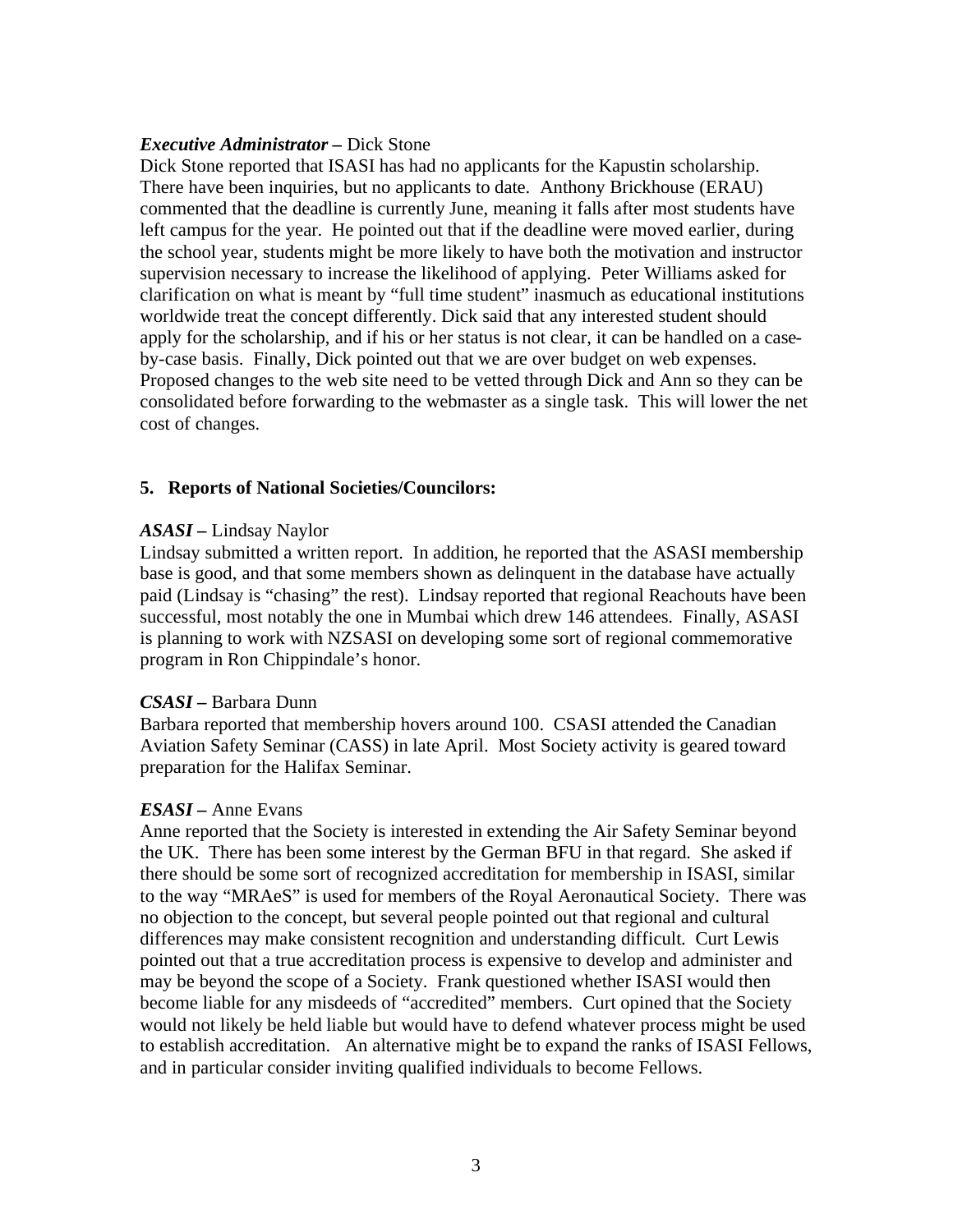## *NZSASI –* Peter Williams

Peter echoed the comment that NZSASI is working with ASASI to determine how best to commemorate Ron Chippindale. Ron was the Secretary-Treasurer of NZSASI, so as the Vice-President is also absent from NZ for an extended period Peter is currently fulfilling all roles until elections can be held. Peter said the Society should be ready by the Halifax seminar to present a bid for the 2012 Seminar.

# *USSASI –* Curt Lewis

Curt reported that the DFW chapter is "recovering" from ISASI05 and will begin holding meetings again. Curt intends to step down as President. Toby Carol and Tim Logan may run for chapter offices. Curt Lewis & Associates has joined ISASI as a corporate member. Frank congratulated Curt on his emailing list, which is now quite large and is viewed as an excellent source of information in the accident investigation community.

# *International Councilor -* Caj Frostell

Caj reported that Asia, the Mideast and Africa are considered international areas of special interest to ISASI regarding the establishment of future societies and reachout workshops. The Mideast and Asia are "well in hand" making good progress in many areas of safety initiatives including our ISASI involvement, such as multiple reachouts, new members and corporate support to our annual seminars. But Africa remains problematic. They are under significant resource constraints which hampers States' ability to move forward in aviation safety, including offers to host reachout workshops. As ISASI, we would need to try to identify sponsors, perhaps outside Africa, who would be willing to participate with us in the financing of reachout workshops in Africa.

# **6. Reports Received from US Regional Chapters**

None received

# **7. Report of the ISASI Forum Editor –** Marty Martinez

Marty expressed concern about the system used to deliver magazines internationally. He is requesting councilors send him an email when magazines arrive, so he can compare that with the date they were sent.

# **8. Reports of the ISASI Committees**

*Audit* – Hynes

*Awards* – Braden

*Bylaws* – Gaines

# *Membership* – McCarthy

Tom submitted a written report. He pointed out that waiving fees for Seminars and Reachouts as a means of enticing new members has worked well in most regions where it has been tried. Tom therefore recommended continuing the waiver program. There were no objections. Marty Martinez asked if the member counts in 2007 and 2008 are correct,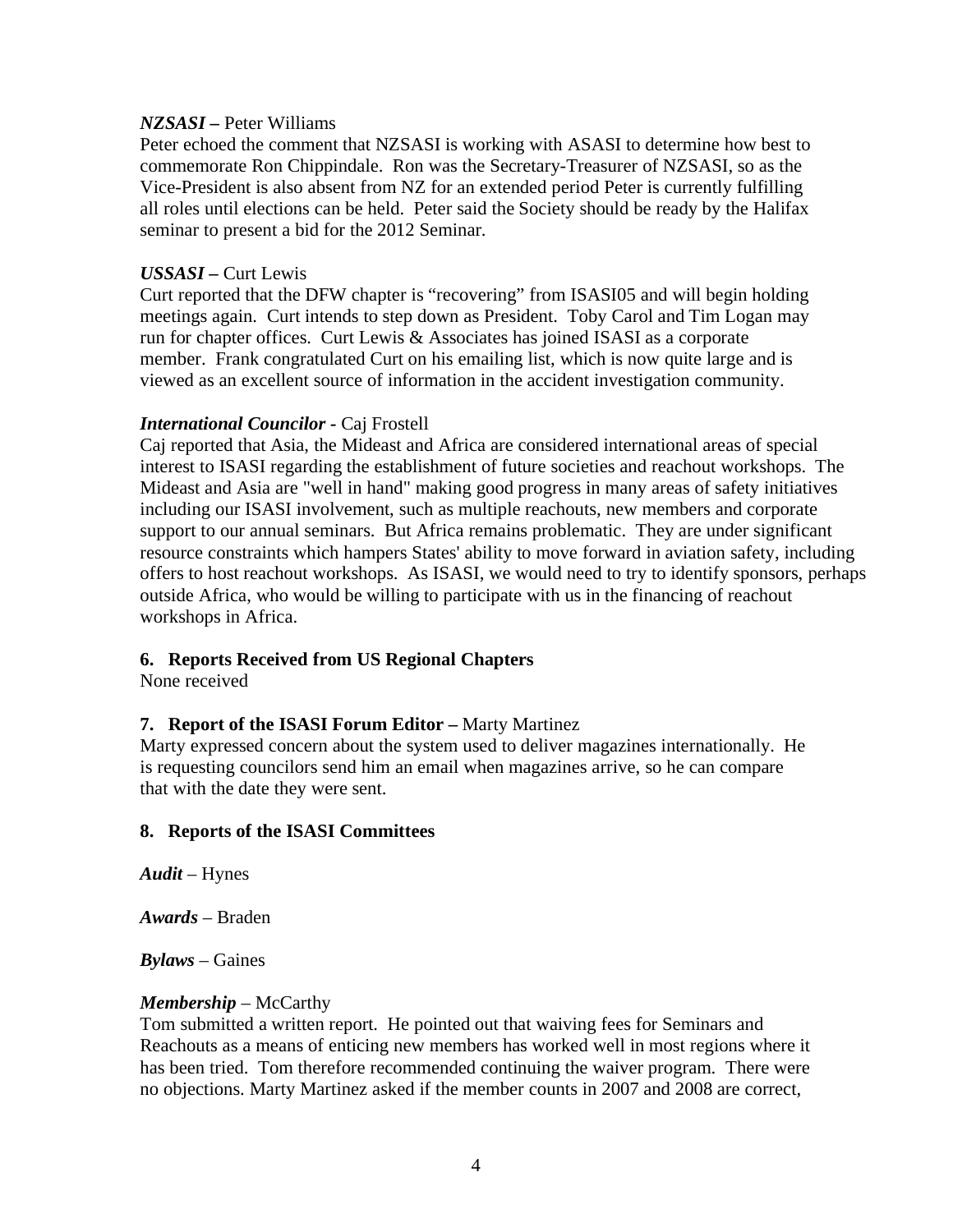inasmuch as they reflect a drop of about 400 members, which does not, subjectively, seem accurate. Tom and Ann will verify and correct the number if necessary.

# *Board of Fellows* – Benner

The Board will begin processing current applications. It was also noted that there is a need for Fellows to be on the Board.

# *Nominating* – Vacant

Tom resigned as chair of the nominating committee and has not yet been replaced. There have been no nominations for the ISASI Officer positions other than the sitting Officers.

# *Code of Ethics and Conduct* – Edwards

Some discussion deferred to closed session. Dick Stone reported that the Ethics Committee expects to have a discussion in Halifax regarding verifying information on membership applications. There was discussion of a formal vetting process for applications, but also consensus that nobody can consistently guarantee having the time to do so. Lindsay pointed out that too much questioning of information may cause a loss of membership. Ron mentioned that it is easy to verify accident information, but can be very difficult to verify "equivalent experience." Dick pointed out that it may be better to review "problematic applications" on a case-by-case basis rather than develop an institutional process to fix a problem that may not be widespread.

# *Seminar* – Dunn

Barbara Dunn reported that the status of the Singapore Seminar profits is not fully known. Seminar organizers have not answered numerous email inquiries. The funds themselves appear to be accounted for in the US, either with the Morphews or with ISASI proper. All bills are paid, but the AAIB underwrote the event before-hand, so the open issue is reconciling funds advanced by AAIB. Caj offered the opinion that since AAIB is a responsible government agency, the delay in reconciling accounts must simply be a communications difficulty and the Council agreed. Frank will communicate with the Seminar organizers and attempt to close the issue.

The Halifax program is developing well. Jim Stewart is in charge of the technical program and Nick Stoss is setting up the tutorials. The organizing committee received twice as many abstracts as there are spaces for papers to be presented. The selectees have been notified.

Lindsay Naylor asked if there has been any interest expressed in hosting the 2011 Seminar. There has not.

Per Lindsay Naylor's observation during the review of last ICM minutes, the Council discussed Seminar profits. The first question was whether a "loss" in the context of a Seminar means profit less than 10,000USD or an actual (i.e. <0) loss. The group agreed that the scenario under discussion is when a Seminar actually loses money (the  $\leq 0$  case). The policy manual says that a loss is split between the host and ISASI, but since there is almost no historical precedent, it's difficult to tell if the policy was ever followed or if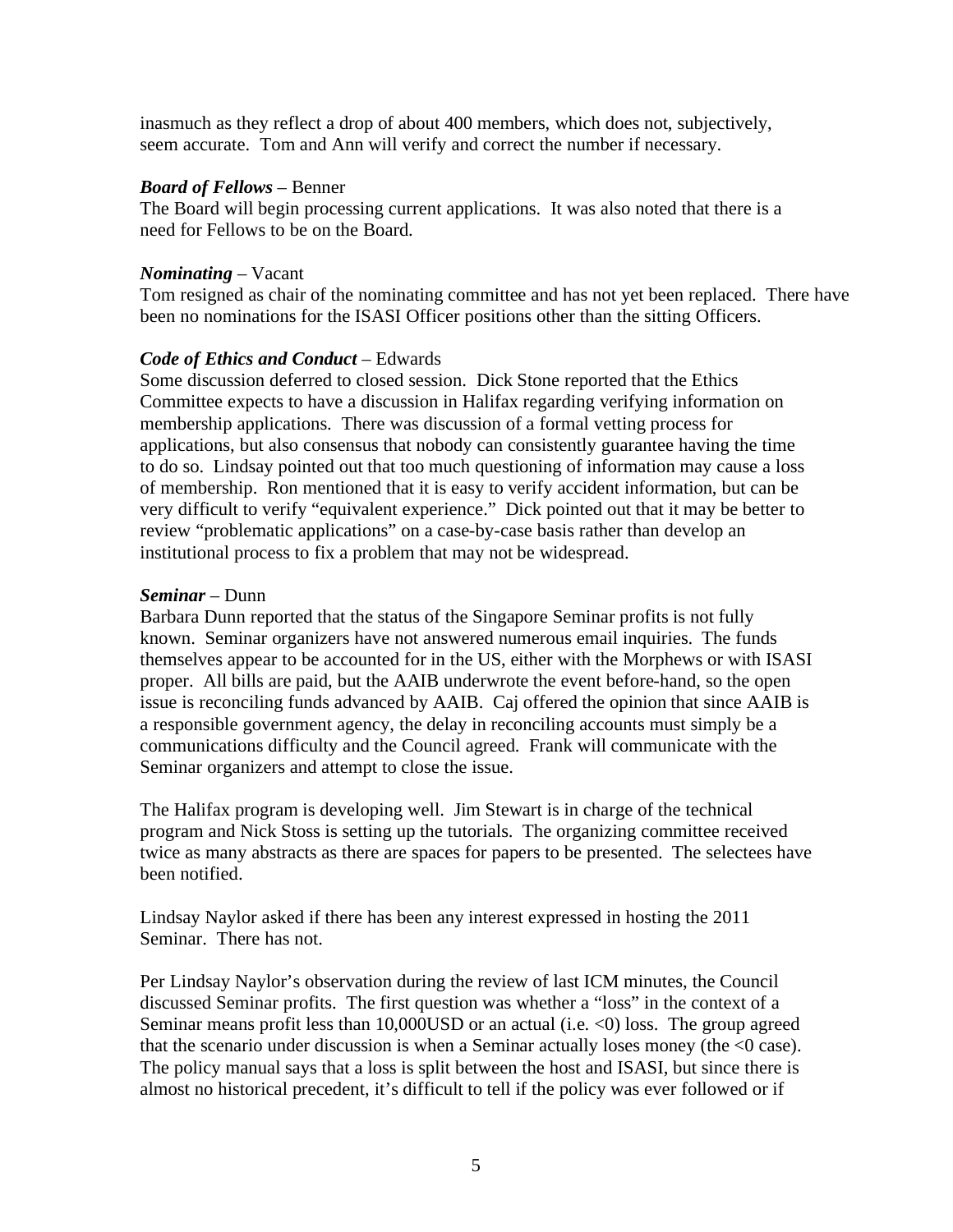ISASI had borne the entire loss. The group agreed that the risk of having a Seminar that actually lost money is remote but must be considered. As the discussion progressed, it was evident that there are a number of passages in both the seminar policy and procedures manual and ISASI Policy which must consistently reflect the Council's desire on how to handle a loss.

It was moved (Barbara Dunn) and seconded (Dick Stone) that Chris Baum and Barbara Dunn review both the current ISASI International Council Policy Manual and the current Seminar Policy and Procedures manual, identify differences, shortfalls and gaps, and propose language changes to make the two documents complementary and consistent. Language changes will be proposed for acceptance at the ICM in Halifax. The motion carried unanimously.

It was moved (Barbara Dunn) and seconded (Chris Baum) to accept allocation of profits following ISASI Seminars as presented in the August 2007 meeting minutes. The motion carried unanimously.

## *Reachout* – Vacant

Jim Stewart has resigned as chair of the Reachout Committee. John Guselli has been mentioned as a possible successor. Pending selection of a replacement, inquiries should be directed to Frank Del Gandio or Caj Frostell. Barbara Dunn commented that ISASI should be mindful of the physical security and safety aspects of Reachout venues (i.e. crime potential, conflict status, etc). She said a formal evaluation is not necessary, but organizers need to consider those things. Caj mentioned that the current practice is to check UN security classification. Frank was concerned that ISASI may have some liability if we sponsor an event in an area where participants are placed at risk. We have not turned down a venue based on these issues, but some individual instructors have opted not to participate based on location. It was also pointed out that the safety of a region is very subjective in some cases.

# **9. Reports of the Working Groups**

## *Air Traffic Services* – Gaines

The group requests inclusion in Reachout activity. They are planning to present a paper in Halifax.

## *Cabin Safety* – Matley (by Dunn)

Planning a meeting in Halifax. The group also was pleased to report that ICAO had held its first Cabin Safety Seminar.

## *Human Factors* – Stone

Dick expressed concern that the group has reached a stalemate. There is a tendency on the part of some members to want to continue doing research rather than publish the "modules" originally envisioned. Dick is sending reminders to members of the project trying to reach some consensus on finishing. There is a draft module available on Visual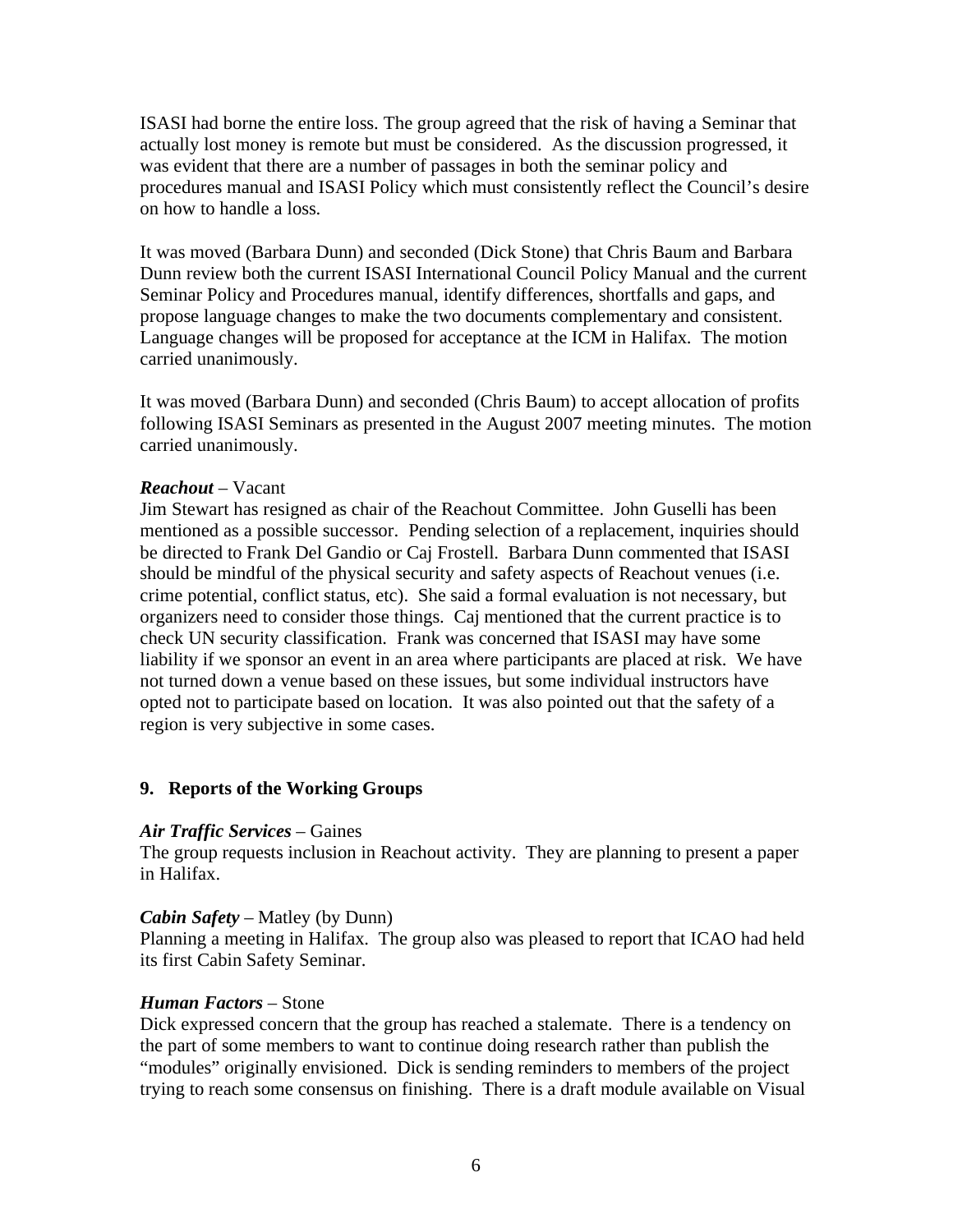illusions and spatial disorientation; it is user-oriented, not too heavily academic. Dick is hopeful that they can create 3-4 modules by the fall of this year (near AIG 08). He commented that NTSB, BEA and TSBC all had to pull out of the project due to concerns over conflict of interest.

## *Government Air Safety Investigators* –

There is no current activity; a new chair is needed. Ron will try to get government investigators together in Halifax. He also pointed out that the original intent behind this group was to get ideas together for AIG 08, so there is probably no longer a need. Ron will look into the possibility of a working lunch at Halifax if a leader can be found and an agenda can be developed.

## **10. 2008 Seminar Halifax –**Barbara Dunn

See report under Seminar Committee

11. **2009 Seminar Orlando, Florida** -Jayme Nichols/ Anthony Brickhouse Jayme and Anthony reported that things are running smoothly, largely due to the familiarity of the Disney organization with such events. The Tuesday social event will be a "pirate dinner" followed by a party with a DJ. The Friday optional activity will be a tour of the Kennedy Space Center. That tour is structured so there will be no security requirements. The Sunday prior to the Seminar there will be a Kaputstin Scholarship golf tournament. The course is reserved and they expect to raise about 3500-400USD for the scholarship. Therefore, the 2009 ICM will be moved to Monday, September 14.

## **12. Unfinished Business**

#### **07-4: Kapustin Scholarship Update (Schleede)**

*A standing item for every council meeting.* 

## **13. New Business**

#### **08-1: Committee vacancies (DelGandio)**

No discussion – the President appoints people to fill vacancies.

- **08-2: AIG 08 (Schleede)** No discussion
- **08-3: IC Members Travel Expenses (McCarthy)** No discussion

### **08-4: ISASI regalia (Mayes)**

## Background document attached

Tom recommended that ties and pens be deleted from the inventory as outdated. He recommended that men's and ladies' golf shirts and hats be the "staples" of